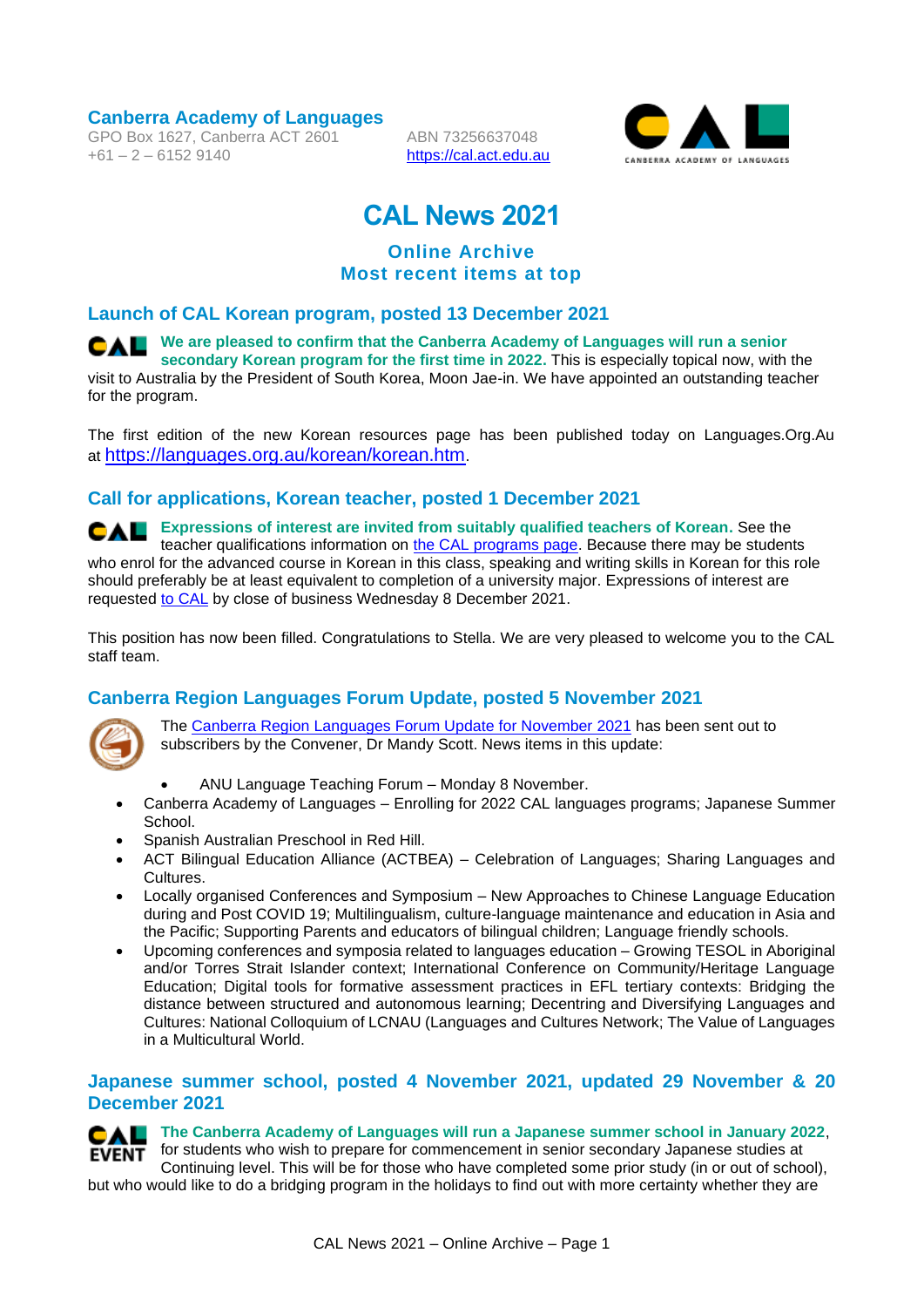at a level to benefit from the course at that level and to improve their confidence and mastery in areas normally covered through the Australian Curriculum in Years 9-10.

The summer school will be open to any interested students, whether they intend ongoing studies in their day school or with CAL. It will take place in the 2nd to 4th weeks of January, with 3 hours online plus 2 hours of homework each week for a total of 15 programmed hours. As an online program, it will not be required that participating students are in Canberra at the time. The cost will be \$250 per student.

Please email [info@cal.act.edu.au](mailto:info@cal.act.edu.au) and let us know the details listed in [the summer school flier](https://cal.act.edu.au/docs/CAL_Japanese_Summer_School_2022_Overview.pdf) if you would like to register for the summer school. **Registrations remain open until the end of December.**

## **Return to on-site programs for CAL programs in Week 17, posted 3 November 2021**

Following clearance from ACT Education Directorate for community use of school facilities, CAL classes will resume on site at Ainslie School in Week 17, during the week commencing 15 November 2021.

As previously advised, the writing assessment task next week (Week 16) will be done as an online response. For more information, please see the broadcast email sent to CAL students and families today.

### **Continuation online for CAL programs for now, posted 27 October 2021**

CAL As advised by email to CAL families on 13 October, we have received advice from ACT Health, through our ACT Education contact, that **at this stage, to manage COVID risk factors, a return to premises is not yet taking place in teaching settings where students come together from multiple year groups and/or schools**.

For us, this means that the **speaking and writing assessment tasks for Q4 are online tasks**. Assessment task descriptions for these are on the class pages on our resources website at Languages. Org. Au. It is possible that the final CAL class sessions in Week 17 will take place on premises. We will advise you, if and when this is confirmed. The end of year ceremony, on current information, is still planned to take place on premises at Ainslie School, subject to confirmation from ACT Health and ACT Education later this term.

**As we are now in Week 14 and we are nearing the end of the Semester 2 teaching program, students need to ensure that set work has been completed for the required homework components of the program.** Refer to the right-hand column in the term overviews (these are available on links from the class pages on [Languages.Org.Au](https://languages.org.au/)), and updates from class teachers on Google Classroom, for details about these.

Best wishes to all for a successful continuation of Term 4. Please let us know if you have any questions.

### **CAL enrolments process for 2022, posted 27 September 2021, updated 13 october 2021**

**CAL** The Canberra Academy of Languages is inviting enrolments for 2022. Eligible students for **EVENT** 2022 include students in Year 11 and 12 as of next year whose language of choice is not available in their day school or college, and also early access students in Years 9-10 next year whose language proficiency is suitable for participation at continuing or advanced level.

Places in our programs are open for commencement in 2022 in French, German, Japanese, Spanish and Tamil. Additional programs in Arabic, Indonesian, Hindi, Italian and Korean may be available in 2022, depending on uptake. CAL is now taking expressions of interest for programs to run in 2022. On receiving your expression of interest and reviewing potentially relevant programs, we will send you the enrolment form.

**After sending us an EOI, we invite prospective students/families to complete and send us the CAL enrolment form.** Enrolments will remain open until the start of the new school year. If you need more time for college endorsement in section 8, please send the form with other sections completed and we will follow up during Term 4. To enquire about enrolment for 2022, please email your expression of interest to info@cal.act.edu.au and let us know:

• your name and preferred email and contact number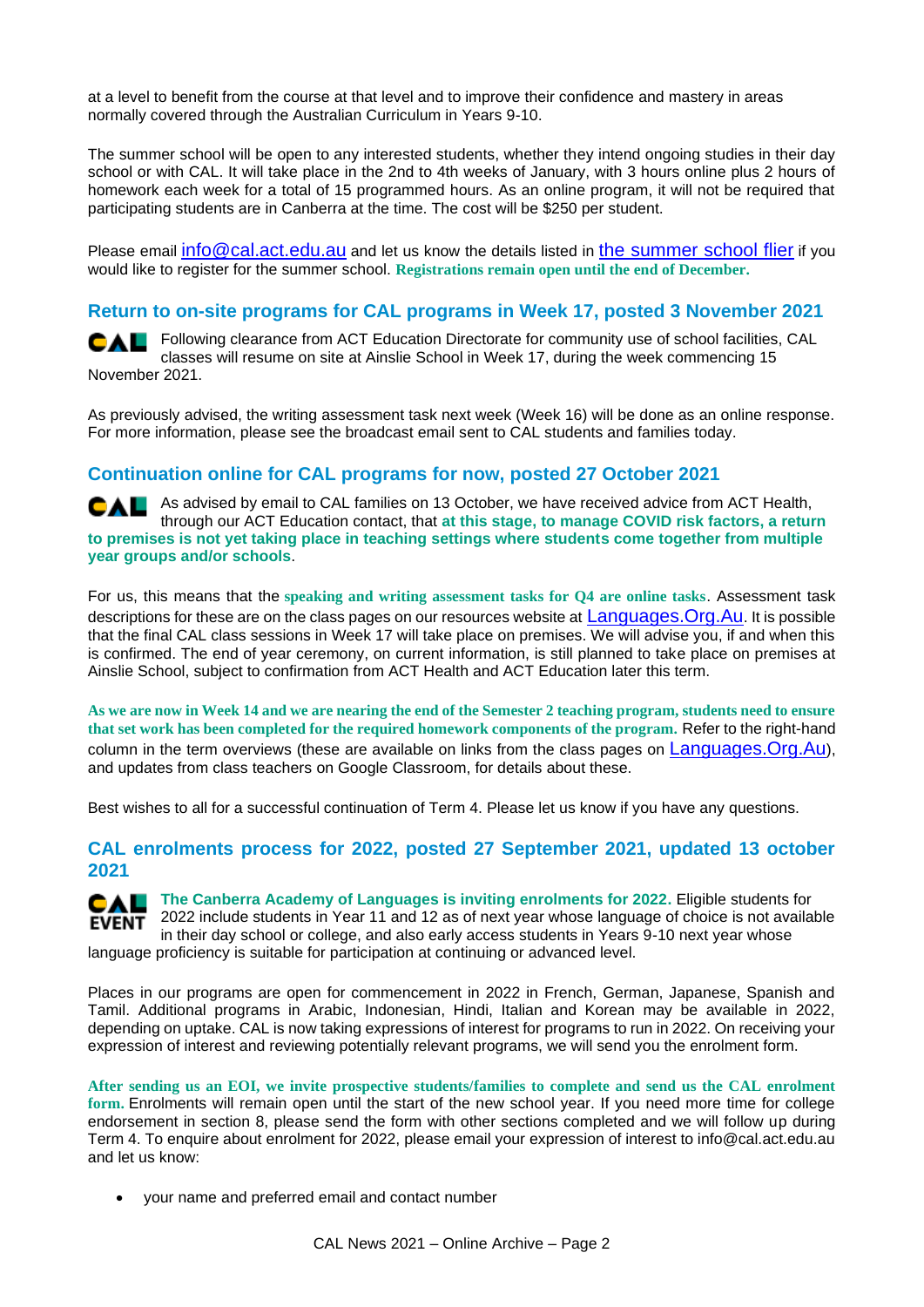- prospective student's name
- student's current year level (eg Year 8, Year 9, Year 10, Year 11, Year 12)
- the language the student would like to study
- if relevant, the Year 11-12 language units the student has completed already or will complete before commencing with us (not relevant for applicants currently in Year 10)
- brief description of any studies already undertaken in the language.

# **Canberra Region Languages Forum Update, posted 26 September 2021**



The [Canberra Region Languages Forum Update for September 2021](https://actbilingual.weebly.com/uploads/4/4/9/1/4491774/languages_forum_update_september_2021final.pdf) has been sent out to subscribers by the Convener, Dr Mandy Scott. News items in this update:

• Sharing Languages and Cultures competition reminder - closing date Thursday 30 September 2021.

- Celebration of Languages Saturday 16 October 2021, 10:30 am to 3:30 pm.
- Advocating Language: Global Citizenship & Multilingual Skills. Wednesday 29 September 2021 5pm  $-6.30$  pm  $-$  online (Zoom).
- Hangeul and K-Pop: between ideograms and idols. Thursday 7 October 6:30pm online (Zoom)
- Poetry on the Move Festival 2021 Pivots. Monday 11 October Sunday 31 October 2021. Online virtual format this year.
- The importance of learning Asian languages. This was held on Thursday 23 September. A recording is available.
- Indigenous Languages in Ecuador and New Zealand. Wednesday 29 September 8am online via Zoom; registration required.

### **Commencement of Q4, posted 8 September 2021**

CAL languages programs for the fourth quarter (Q4) of 2021 in French, German, Japanese, CAL Spanish and Tamil are commencing this week. Because senior secondary assessment has to be finalised before the end of Term 4 (our final assessments are in Week 16 and the final face-to-face lessons are in Week 17), we are commencing Q4 this week, to allow equal time for Q3 and Q4. As a result, there is a two-week difference between the start of Q4 (Week 8) and the start of Term 4 (Week 11).

Face-to-face sessions for CAL programs are continuing online, instead of being held on site at Ainslie School, until at least the end of Term 3. This is what we expected when I last wrote to CAL families on 25 August. There is currently no change to arrangements that we have in place. It is possible that we will continue in online mode for the early part of Term 4. This will depend on advice received from ACT Government in the coming weeks. Additional information on current advice from ACT Government, ACT Education and BSSS is available in this evening's email to CAL students and families.

Class pages for Semester 2 have been updated on Languages.Org.Au (https://languages.org.au/), with preliminary information on the weekly program for Q4. The Q4 overviews will be updated where relevant between now and the start of Term 4 with additional details. Please use the top navigation bar to access the home page for your language and then select the link to your class page for this semester.

### **Addendum to CAL Business Case for ACT 2021-2022 Budget, posted 18 August 2021**

# **Today, CAL lodged [a further update of the business case](https://cal.act.edu.au/docs/CAL_Business_Case_for_2021-2022_ACT_Budget-Addendum_v5.pdf) that we originally submitted**

**relating to the ACT 2020-2021 budget.** The budget consultation process was on hold for much of last year as a result of COVID-19, so the update now relates to the 2021-22 ACT Budget. Meanwhile, with the evolution and expansion of CAL programs, the context outlined in the original submission and previous addenda has changed. The focus of the current addendum is on planning in the 2021-22 financial year for a transition to take place in the following school year.

**The key concept of the business case is a centrally delivered, government-funded languages education strategy for the ACT.** This exists in most other Australian education jurisdictions, but has not yet been implemented here. It is in response to this situation that CAL was established, but in a long-term perspective, we believe government should be responsible for the function that CAL fulfils.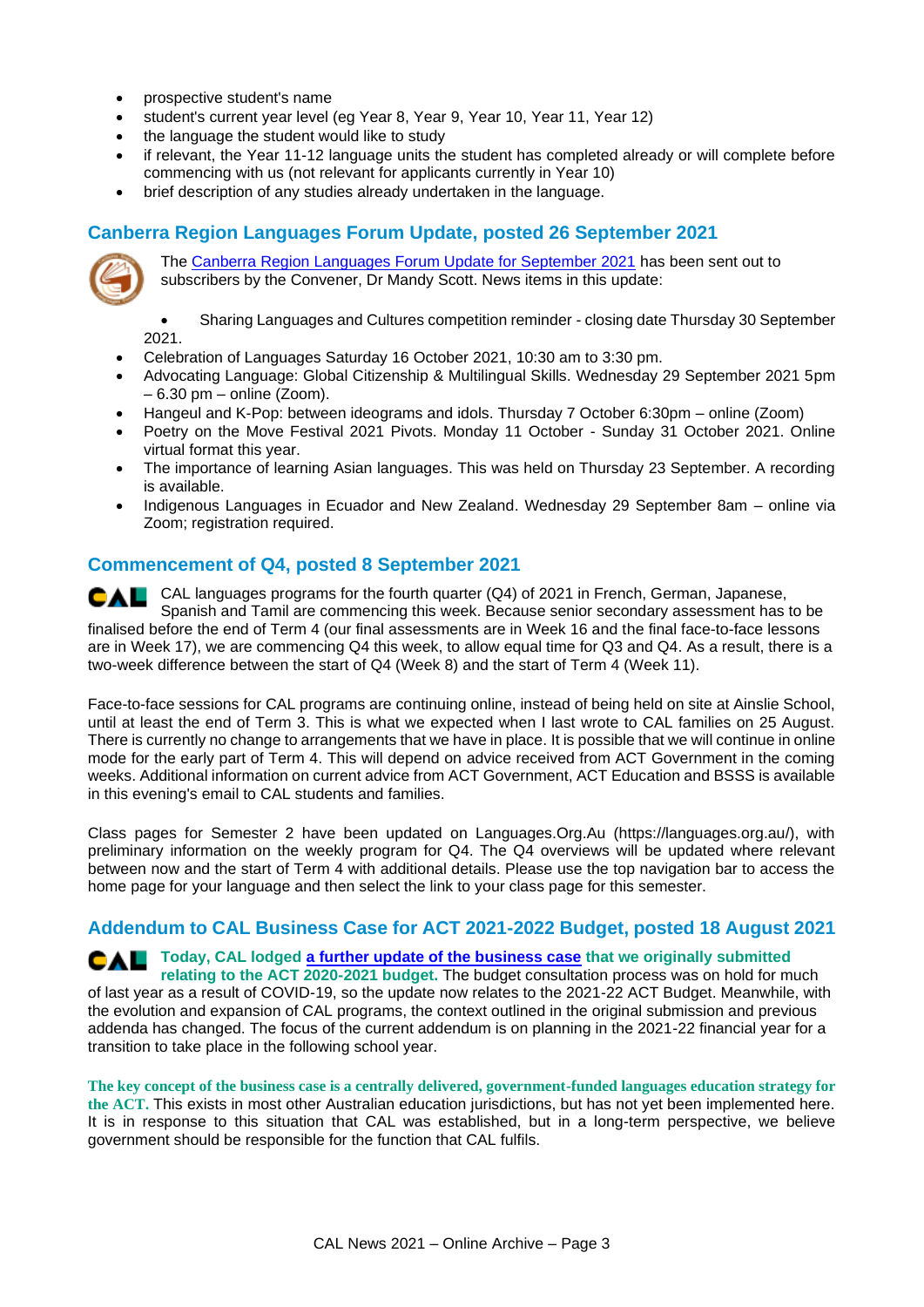# **Optional online briefing for this week's online listening assessment task, posted 17 August 2021**

CAL As advised previously by email to CAL students and families, we will hold a Q&A session via an online meeting this afternoon at 4:30 pm for those who may want to know more or have any questions about this week's online listening assessment task. Protocols for the online task were circulated with the emails. The current version of these protocols is also available via a link from the Policies section on [the Programs page](https://cal.act.edu.au/programs.htm#policies) on CAL website.

The Q&A session is optional in terms of student participation. The meeting link has been provided in the broadcast emails to the CAL community. RSVP is not required in advance, but it will be useful to have an idea of the extent of interest. Please let us know if you think you may log in for the Q&A.

# **COVID arrangements update, posted 12 August 2021**

Advice from ACT Government on COVID safety has changed today, following an announcement by the Chief Minister in today's press conference. Lockdown restrictions will come in to effect from 5:00pm today, 12 August 2021, for 7 days. Details are at https://www.covid19.act.gov.au/act-status-andresponse/lockdown.

That information overrides, for now, any differing information on the school advice page mentioned in the update of 6 August below. A broadcast email went out to CAL students and families this afternoon.

CAL German and CAL Japanese classes this week will take place online (not face-to-face) and will be held tomorrow afternoon instead of this afternoon. This will enable Selina and Beth to adjust the lesson plans for an online setting. Notifications were posted also to the CAL German and CAL Japanese areas on Google Classroom.

# **Canberra Region Languages Forum Update, posted 9 August 2021**



The [Canberra Region Languages Forum Update for August 2021](https://actbilingual.weebly.com/uploads/4/4/9/1/4491774/languages_forum_update_september_2021final.pdf) has been sent out to subscribers by the Convener, Dr Mandy Scott. News items in this update:

• Community languages in the spotlight in the ACT Legislative Assembly – motion put by Greens MLA Andrew Braddock.

- At the Australian National University (ANU) Open Day Saturday 14 August 2021, 9 am to 4 pm.
- ACT Bilingual Education Alliance (ACTBEA) events Seminar for parents on fiasing children in more than one language; Sharing Languages and Cultures, free video competition; Celebration of languages, Saturday 16 October 2021.
- ATESOL Workshop Functional Grammar: Making language come alive for English language learners Saturday 28 August
- ACT Community Language Schools Association Annual dinner Saturday 11 September; Regular monthly or bi-monthly news updates.
- Focus groups August and September to discuss National Languages Plan and Strategy for Languages Education in Australia.
- Let's imagine 2030. Life is changing, so are libraries survey.
- Call for volunteer tutors of English to help AMEP students
- The value of languages in a multicultural world online international conference 13- 15 December 2021: Call abstracts deadline 27 August.

### **COVID arrangements update, posted 6 August 2021**

**CAL** With the evolving COVID-19 situation, the ACT Education Directorate has provided updated [advice for public schools,](https://www.education.act.gov.au/public-school-life/covid-school-arrangements/school-advice) including general Term 3 COVID-Normal School Requirements and a set of responses to frequently asked questions. We will follow the advice for CAL classes. Please follow the "advice for public schools" link for details. Some key points in the advice:

- **Check In CBR**: Students should use the app every time they attend classes at our Ainslie School venue. Anyone visiting the school for drop-off or pickup should also use the app.
- **Stay at Home orders**: Our CAL students can attend classes, but should wear a mask if subject to these orders.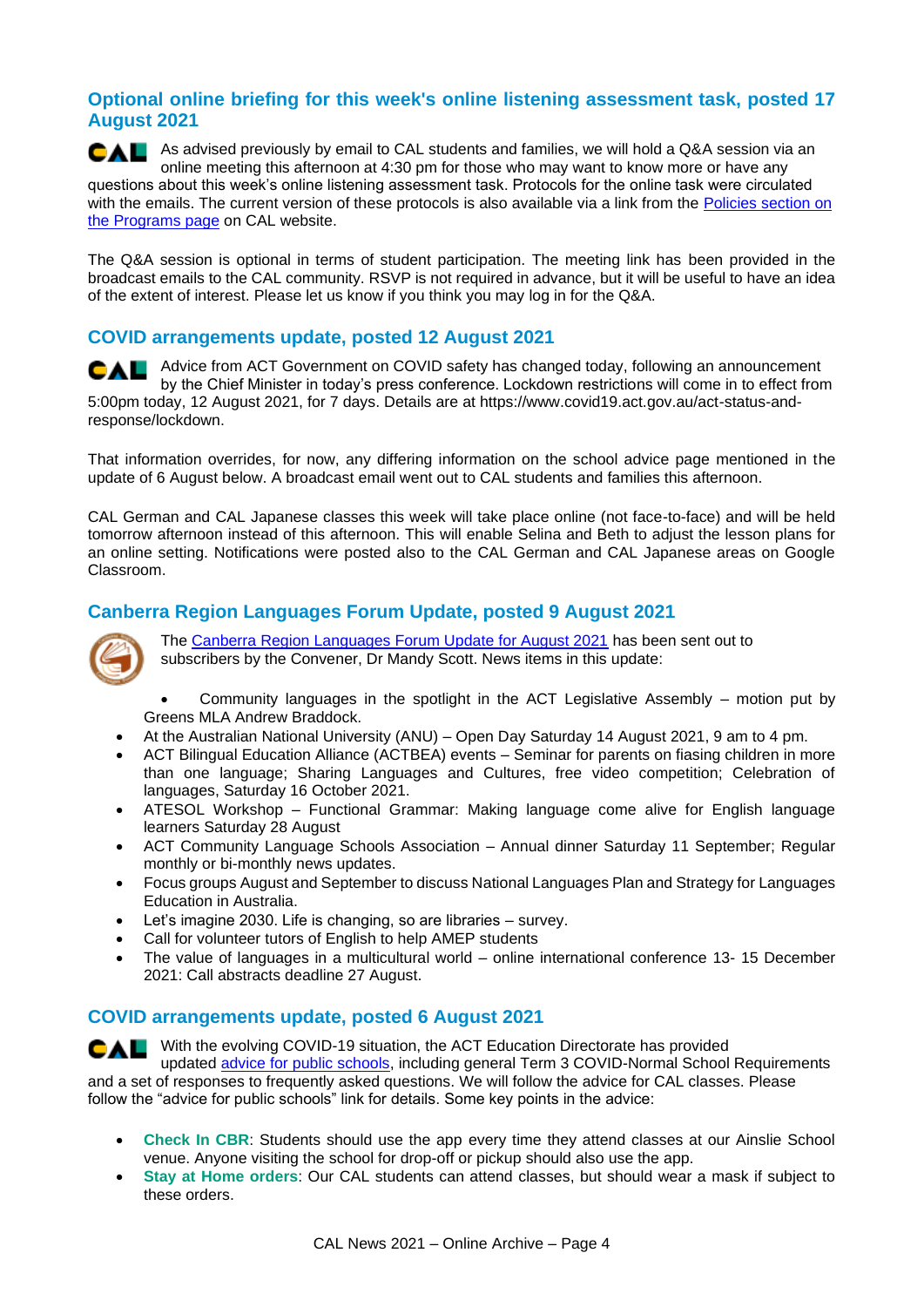• **Quarantine**: Anyone in quarantine may not go to school.

### **CAL unit outlines available on Student Profiles Online, posted 3 August 2021**



Unit outlines for CAL programs are now available via [Student Profiles Online,](https://student-profiles.ed.act.edu.au/) a student portal managed by the ACT Board of Senior Senior Studies (BSSS). Information available through the portal includes:

Personal Details

- Academic Records
- VET Progress
- Unit outlines

CAL unit outlines will also continue to be available via CAL class pages on the CAL resources website, [Languages.Org.Au.](https://languages.org.au/) To find class pages, select the language tab on the navigation bar, then scroll down to the link for the current semester.

### **CAL Information Evening, posted 20 July 2021, updated 22 August 20221**



CAL CAL will hold an information evening from 6 pm on Thursday 16 September 2021 about our **EVENT** programs for 2022. The session will be held online for COVID safety reasons.

To register for the session, please email  $info@cal$ .act.edu.au, preferably by COB Monday 13 September to receive the meeting link.

Meeting agenda:

- Information and advice on learning languages under the ACT senior secondary curriculum.
- Receiving credit for your languages studies towards the ACT Senior Secondary Certificate and towards the ATAR.

We have courses in French, German, Japanese, Spanish and Tamil in 2021. We may also run programs for Arabic, Indonesian, Hindi, Italian and Korean in 2022 if there are sufficient numbers of students interested.

### **Commencement of CAL programs for Semester 2 of 2021, emailed to CAL students and families 14 July 2021, updated 19 July 2021**

**CAL languages programs for Semester 2** of 2021 in French, German, Japanese, Spanish and CAL Tamil commenced on 12 July. **Session times and venues** [are listed on our Programs page.](https://cal.act.edu.au/programs.htm#times-and-venues)

**Class pages for Semester 2** have been published on Languages.Org.Au (https://languages.org.au/). Please use the top navigation bar to access the home page for your language and then select the link to your class page for this semester. Details already on each class page at the time of writing include:

- Unit outlines for this semester
- Overview for the third quarter-year (Q3 which equates to Weeks 1-8 of Term 3)

In the near future, we will add:

- Advice for the listening and reading assessment tasks, which will take place in Q3
- A link to assessment rubrics

On [our events page](https://cal.act.edu.au/events.htm), **scheduling has been added for the four assessment tasks for Semester 2**. These are flagged with a pencil-and-paper icon to enable quick visual navigation to the assessment tasks.

**Assessment tasks for this semester** are scheduled as follows:

- Listening (enquiry-based): Week 6
- Reading (test conditions): Week 8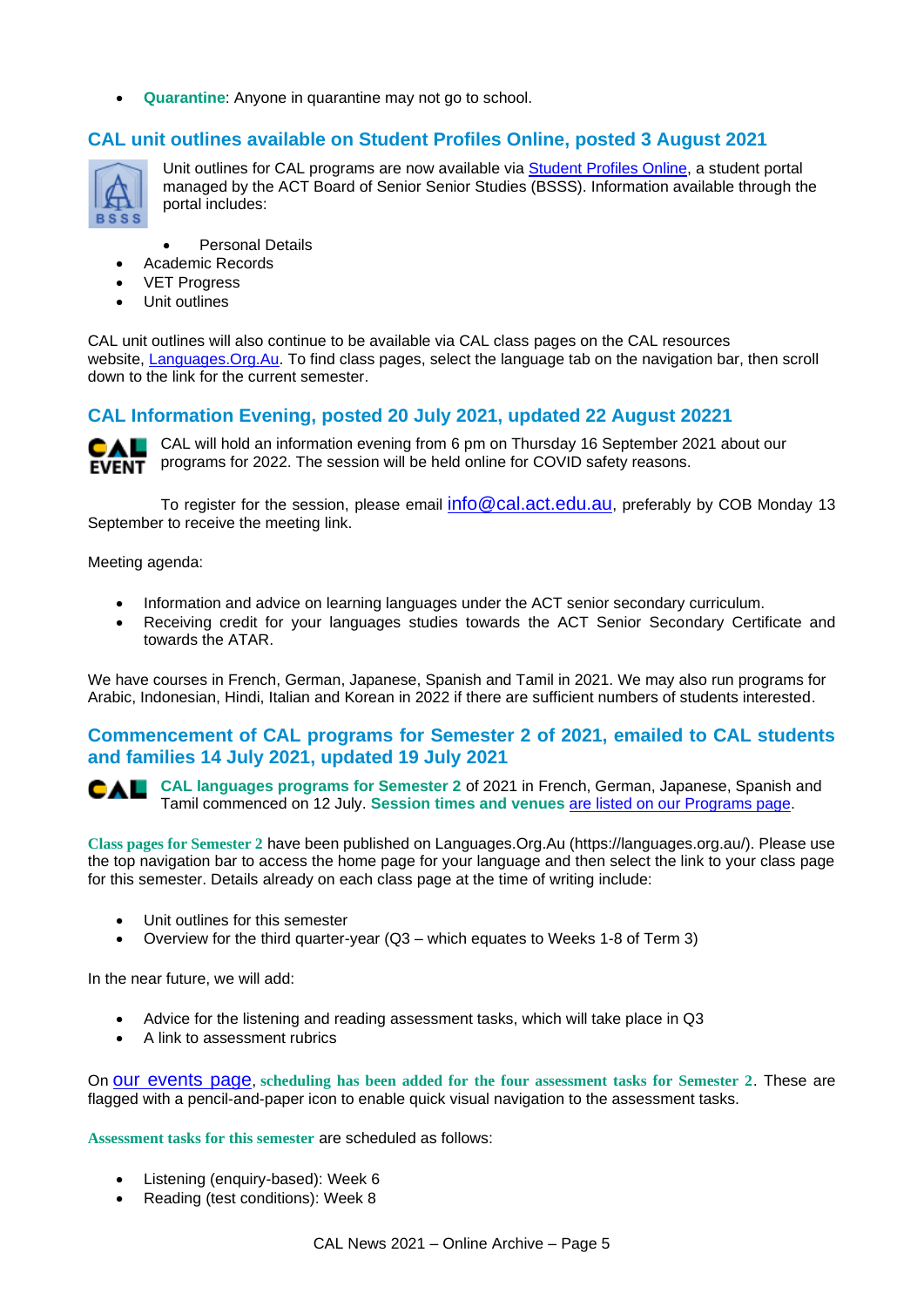- Speaking (enquiry-based): Week 13
- Writing (test conditions): Week 16

**It is important that students keep a regular check on information provided** via CAL email accounts, class pages at Languages.Org.Au, and Google Classroom, which will include weekly online set work. The set work forms part of the participation record required for students to receive unit credits each semester.

**Based on advice from ACT Health**, masks are not mandated to be worn during face-to-face sessions, but you can choose to wear them. Best practice currently in the light of the NSW COVID situation is to wear your mask except at times when you are speaking to the class group or in a small group activity. If you are unwell, for example if you have cold or flu symptoms, please do not attend your face-to-face class session; arrange for your parent or carer to email your teacher so that we can record an explained absence. You should refer to the term overview and weekly module for information about the program details for the session you are missing. Also a reminder about checking in – please use the Check in CBR app on arrival at the venue for your class sessions each week.

**If you know of students or families interested in enrolling for CAL programs in 2022**, please pass on our website address to them and mention the next CAL information evening, which will be held on Thursday 16 September from 6 pm at Ainslie School (COVID safety permitting; otherwise via teleconference). Interested participants should email an EOI/RSVP to [info@cal.act.edu.au](mailto:info@cal.act.edu.au).

**For Year 12 students and families**, the CAL End of Year Ceremony will be held on Tuesday 14 December 2021 at Ainslie School, from 5:30 pm to 6:30 pm. Please note the change this year to an evening session which we hope will make it easier to attend.

Best wishes to all for a successful semester.

### **Multicultural award to Jacqui Malins, presented 13 July 2021**

Congratulations to Jacqui Malins, who was recognised with the 2021 ACT Multicultural Art, MOTHER TONGUE **WATENGEAL**<br>POETRY Media or Culture Award for her work with Mother Tongue Multilingual Poetry as part of the ACT Multicultural Awards Ceremony at the Belconnen Arts Centre on Tuesday evening, 13 July.

Jacqui was in the Northern Territory at the time of the ceremony. In her video clip accepting the award, Jacqui expressed appreciation of the contributions of those involved, including co-founder Lauren Harvey and the poets who performed at Mother Tongue events.

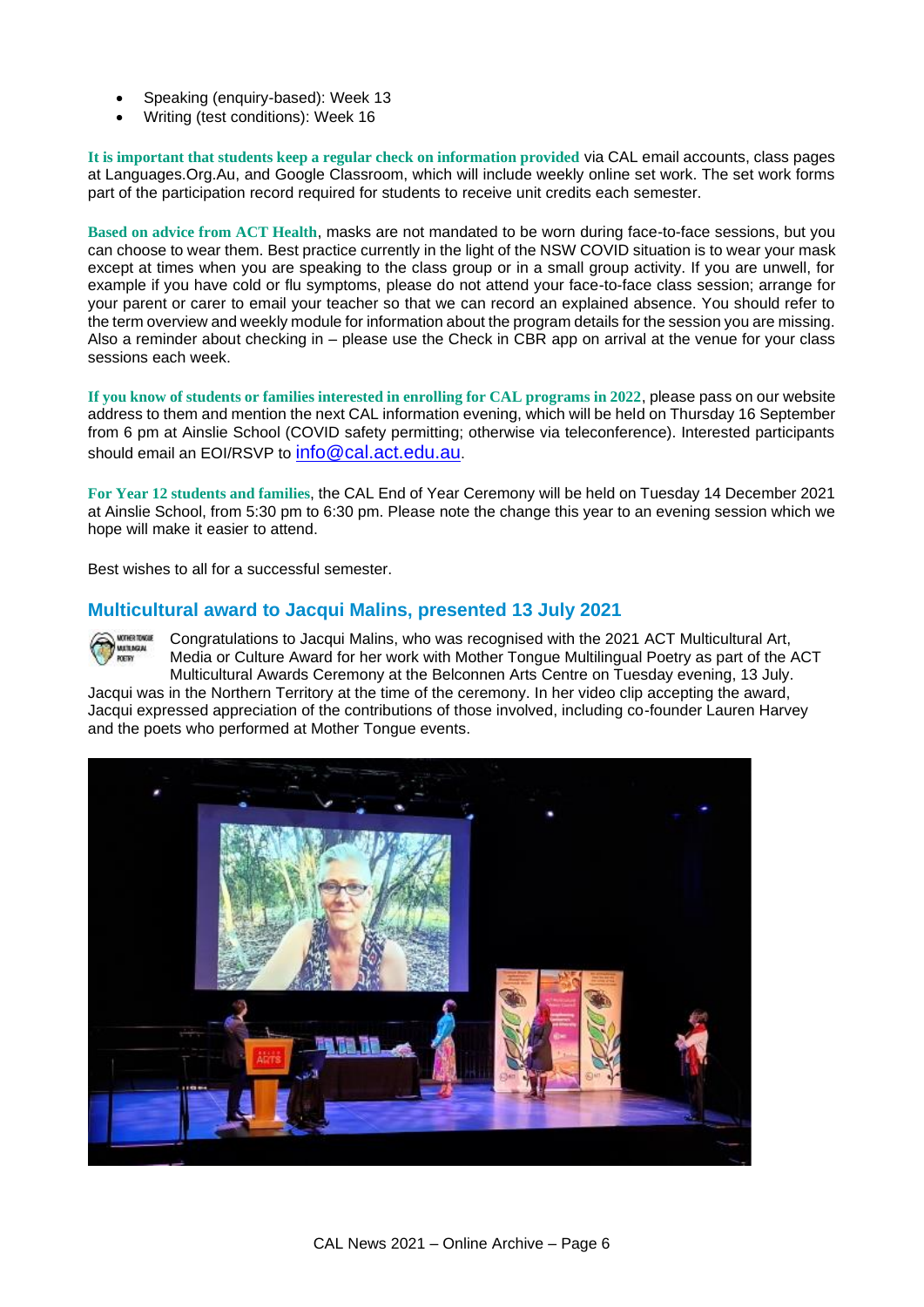# **Celebration of Languages Day, posted 26 June 2021**



The ACT Bilingual Education Alliance is partnering with Libraries ACT to celebrate languages and the people who use them. Six different panels will offer six different perspectives – you can choose to attend one session that you think sounds interesting, or make a day of it. The languages day event will take place from 10:30 am to 3 pm on Saturday 16 October

Organised by the ACT Bilingual Education Alliance in conjunction with Libraries ACT, the event aims to promote awareness and interest in some of the many languages being spoken and learned in Canberra and how to find out more about them. The program will include a multilingual story time and series of presentations on topics including Aboriginal languages and language revival, Interpreting and translating, Languages and scripts from the Indian subcontinent and East Asia, Canberra's mother tongue poets, and Library ACT's multilingual resources and activities.

### **Raising children in more than one language, posted 26 June 2021**



A seminar and panel-led discussion on Saturday 14 August from 2pm to 4pm is being organised by the ACT Bilingual Education Alliance in cooperation with the ANU Centre for European Studies. This will be a free event aimed particularly at parents, though early childhood educators, teachers and anyone with an interest in the topic are welcome. More details to follow.

### **CAL program arrangements - Semester 1-2 transition, 22 June 2021**



**CAL** Broadcast email sent to CAL students and families, 22 June 2021 *Arrangements for the end of this semester*

As advised on the Events page on CAL website, last week (Week 18) was the final week of programs for this semester. As of this week, we are now processing results and other requirements for the ACT Board of Senior Secondary Studies. There will be no classes this week. Semester reports for Semester 1 will be sent to you by email. Please check details when you receive these. We will forward reports to schools a day or two afterwards.

*Semester 2 schedule on CAL website*

Next semester's programs will commence in the week starting Monday 12 July. Key dates, including dates for Semester 2 assessment tasks, are listed on the CAL Events page at https://cal.act.edu.au/events.htm. To navigate visually to the assessment tasks for next semester, look for the pencil-and-paper logo on the Events page on CAL website.

*Other CAL events for next semester*

These events (details are on the [Events page\)](https://cal.act.edu.au/events.htm) include:

- CAL Information Evening, to be held at Ainslie School on Thursday 16 September from 6 pm to 7 pm. Those interested should send an rsvp to us via info@cal.act.edu.au. Please pass on details to families who may be interested in participating in next year's programs.
- CAL End of Year Ceremony, particularly of interest for our Year 12 participants and their families, will be held from 5:30 pm to 6:30 pm on Tuesday 14 December.

#### *Unit outlines on Languages.Org.Au*

Unit outlines for the coming semester are available via the class pages on our resources website at https://languages.org.au/. Links for each language are provided on the navigation bar at the top. Scroll down to the link for the current semester, which will take you to the class page. Unit outlines have been updated during the weekend on class pages. The speaking and writing tasks for assessment tasks have been moved to Weeks 13 and 16, to allow a sufficient interval for moderation, and for end of year data processing with BSSS.

#### *Session times and venues in Semester 2*

Information about venues is available via the Programs page on CAL website at https://cal.act.edu.au/programs.htm (at the top of the page, select the link to "Session times and venues"). All classes will be held at Ainslie School, 33 Donaldson Street, Braddon 2612. Details are:

- CAL French: Wednesdays, 5 pm to 7 pm
- CAL German: Thursdays, 5:15 pm to 7:15 pm
- CAL Japanese: Thursdays, 5:15 pm to 7:15 pm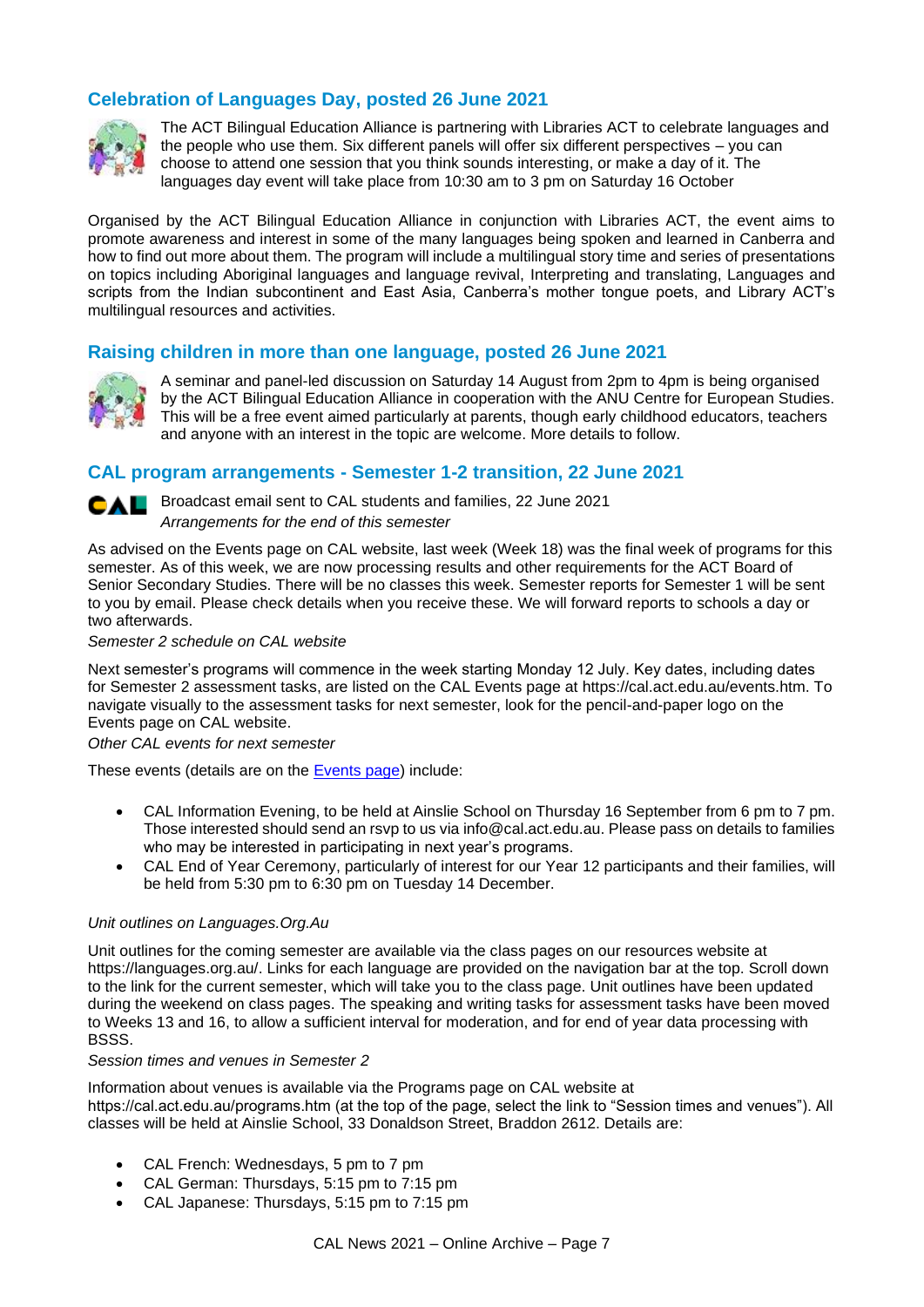- CAL Spanish: Wednesdays, 5:15 pm to 7:15 pm
- CAL Tamil: Wednesdays 5 to 7 pm.

Please note the change to Wednesdays for Tamil in Semester 2 (previously on Fridays).

Best wishes to all for the winter break. Please let me know if you need any additional information.

## **Sharing Languages and Cultures, posted 10 June 2021**



The ACT Bilingual Education Alliance (ACTBEA) is running a video competition titled "Sharing Languages and Cultures". Team up with someone who speaks another language, and film a short video (maximum length 2 minutes) using a language other than English. It could be your family language, a community language, a language that you are learning, or a language that you try out

just to make the video. Submit your video by MONDAY 6 SEPTEMBER 2021. See details at [the ACTBEA](https://actbilingual.weebly.com/news.html)  [website](https://actbilingual.weebly.com/news.html) or follow [this link for the flier.](https://cal.act.edu.au/docs/ACTBEA_sharing_languages_competition_2021.pdf)

### **Commencement of Term 2, posted 29 April 2021**

As advised in our broadcast email to CAL students and families on 19 April, Term 2 has CAL commenced in ACT schools. Last week was Week 1 of Term 2, and it was Week 10 of Semester 1. This is unusual, in that Term 1 is normally of 10 weeks in duration and Term 2 would normally begin in Week 11. This year, there is a change relating to the timing of Easter.

Outlines for Q2 have been posted to class pages on Languages.Org.Au. Progress reports from Q1 have been sent out to students and families. Parent-teaching interviews, as advertised on our Events page, were held on Tuesday 27 April. If you were unable to participate and would like to follow up with us, you are welcome to do so. Assessment tasks this term will take place in Week 15 (Speaking, test conditions) and Week 17 (Writing, enquiry-based). Descriptions for these will be posted on class pages on our Languages.Org.Au resources website. As of this term, all of our classes are based at Ainslie School. We appreciate the collaboration of colleagues at the school in facilitating this.

Also noted in our broadcast email was the ACT Government consultation on its multicultural agenda, including a proposed Multicultural Recognition Act, formalisation of the role of the existing Multicultural Advisory Council, and establishment of a Multicultural Charter. For more details, visit [the ACT Government's "Your Say"](https://www.yoursay.act.gov.au/multicultural-recognition-act)  [website](https://www.yoursay.act.gov.au/multicultural-recognition-act)

# **ACARA public consultation on Australian Curriculum F-10, posted 29 April 2021**

Australian acara The public consultation window for the **[Australian Curriculum Review](https://www.australiancurriculum.edu.au/consultation/)** is CURRICULUM open from 29 April until 8 July 2021. The Review looks to improve the Australian Curriculum by refining, realigning and decluttering the content so it focusses on the essential knowledge and skills students should learn and is clearer for teachers on what they need to teach.

The scope of the review encompasses eight learning areas, and includes Languages, as well as Mathematics, English, Science, Humanitites and Social Sciences, Health and Physical Education, Technologies and The Arts. It will also consider General capabilities and Cross-curriculum priorities.

# **Meeting with Greens MLTA Andrew Braddock, posted 15 April 2021**

CAL On Monday 12 April 2021, Greens MLA Andrew Braddock met with the founder and Convener of the Canberra Academy of Languages, Frank Keighley, the Convenor of the Canberra Region Languages Forum (Languages ACT), Dr Mandy Scott, and the Vice President of the ACT Bilingual Education Alliance, Jen Plaistowe. We greatly appreciated this opportunity.

The wide-ranging discussion encompassed the significance of languages and multilingualism in the ACT community; the Canberra Languages Network; the ACT Government's community languages review; the anticipated appointment of a senior director at Office for Multicultural Affairs; activities of ACT Bilingual Education Alliance and the Canberra Academy of Languages; the Multicultural Recognition Act; and the 25th National Multicultural Festival.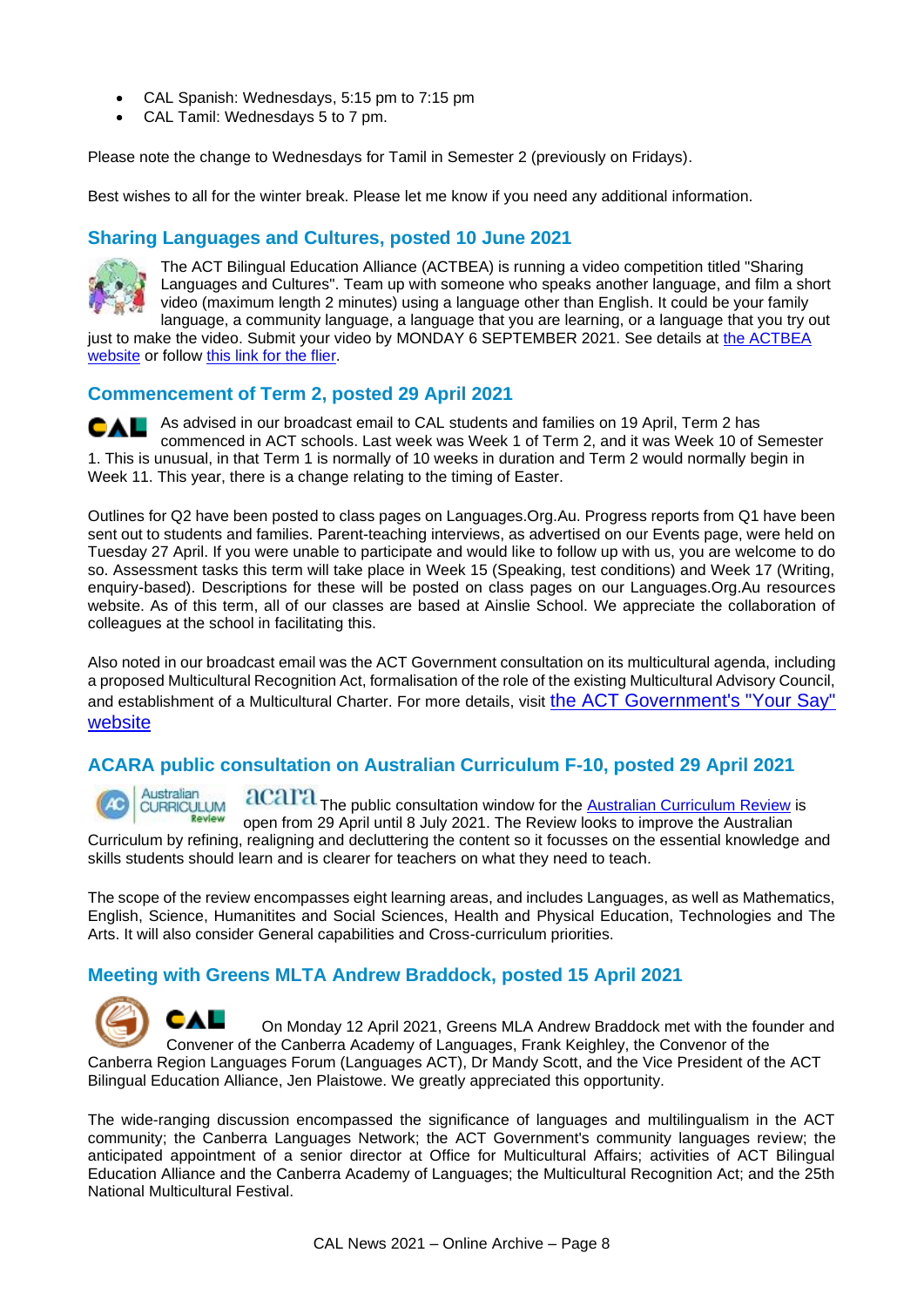# **Addendum to CAL Business Case for ACT 2021-2022 Budget, posted 15 April 2021**

On 25 March 2021, CAL lodged [an update of the business case](https://cal.act.edu.au/docs/CAL_Business_Case_for_2021-2022_ACT_Budget-Addendum_v3.pdf) that we originally submitted CAL relating to the ACT 2020-2021 budget. The budget consultation process was on hold for much of last year as a result of COVID-19, so the update now relates to the 2021-22 ACT Budget. Meanwhile, with the evolution and expansion of CAL programs, the context outlined in the original submission has changed. Hence the need for an update.

The key concept of the business case is a centrally delivered, government-funded languages education strategy for the ACT. This exists in most other Australian education jurisdictions, but has not yet been implemented here. It is in response to this situation that CAL was established, but in a long-term perspective, we believe government should be responsible for the function that CAL fulfils.

# **Canberra Region Languages Forum Update, posted 12 April 2021**



The [Canberra Region Languages Forum Update for April 2021](https://cal.act.edu.au/docs/Languages_Forum_Update_April_2021.pdf) has been sent out to subscribers by the Convener, Dr Mandy Scott. News items in this update:

- MotherTongue: Transporting Words, 6:30 Riday 16 April
- Teacher development opportunities: Joe Dale workshops; Translation in the Multilingual Language Classroom; Videos organised by NSW Federation of Community Language Schools
- Languages at ANU: Language Teaching Forum; Diploma of Languages re-commenced; Asian and Pacific languages; Winter School in Gamilaraay
- Language programs in Canberra starting in Term 2: Italian; French; Indonesian; other programs listed on ACT BEA website
- Update on the Review of ACT Community Language Schools
- UC partnership with Spanish Speakers Association
- Libraries ACT: Online bilingual story times; English conversation classes; resources in languages other than English; Mango Languages; call for volunteer literacy tutors
- Plans for Noongar language in WA schools
- Hindi, Tamil and Korean in WA schools from 2023
- Ireland: value of family languages in mainstream education
- Process and politics of translation: discussion on ABC RN

### **Meeting with Minister for Multicultural Affairs, posted 3 March 2021**

On Monday 15 February, Tara Cheyne, Minister for Multicultural Affairs, meet with the CAL Convener, Frank Keighley, and the Convener of the Canberra Region Languages Forum, Dr Mandy Scott. Discussion centred on future directions for community languages education and also canvassed options for broadening the reach of languages education for students currently participating in the ACT school system. We look forward to ongoing productive consultation with the minister and thank her for the opportunity to commence this with an informative and useful meeting.

### **Articles and podcasts about multilingualism, posted 21 February 2021**

Benefits of multilingualism have been the subject of several articles and podcasts in 2020 and 2021, for example:

- [Don't be afraid to pass your first language and accent to your kids –](https://theconversation.com/dont-be-afraid-to-pass-your-first-language-and-accent-to-your-kids-it-could-be-their-superpower-143093) it could be their superpower, 8 February 2021, Chloé Diskin-Holdaway & Paola Escudero
- [Living with languages: Growing up in a bilingual household,](https://www.abc.net.au/radio/melbourne/programs/theconversationhour/the-conversation-hour/12715576) 6 October 2020, 1 hour, download, 24 MB

### **CAL Information Evening, posted 20 February 2021**



CAL will hold an online information evening via Google Meet from 6 pm on Monday 29 March 2021 about our programs for Term 2 of 2021 and programs for 2022. To receive a link for the meeting, please email info@cal.act.edu.au.

Meeting agenda:

• Information and advice on learning languages in Years 11-12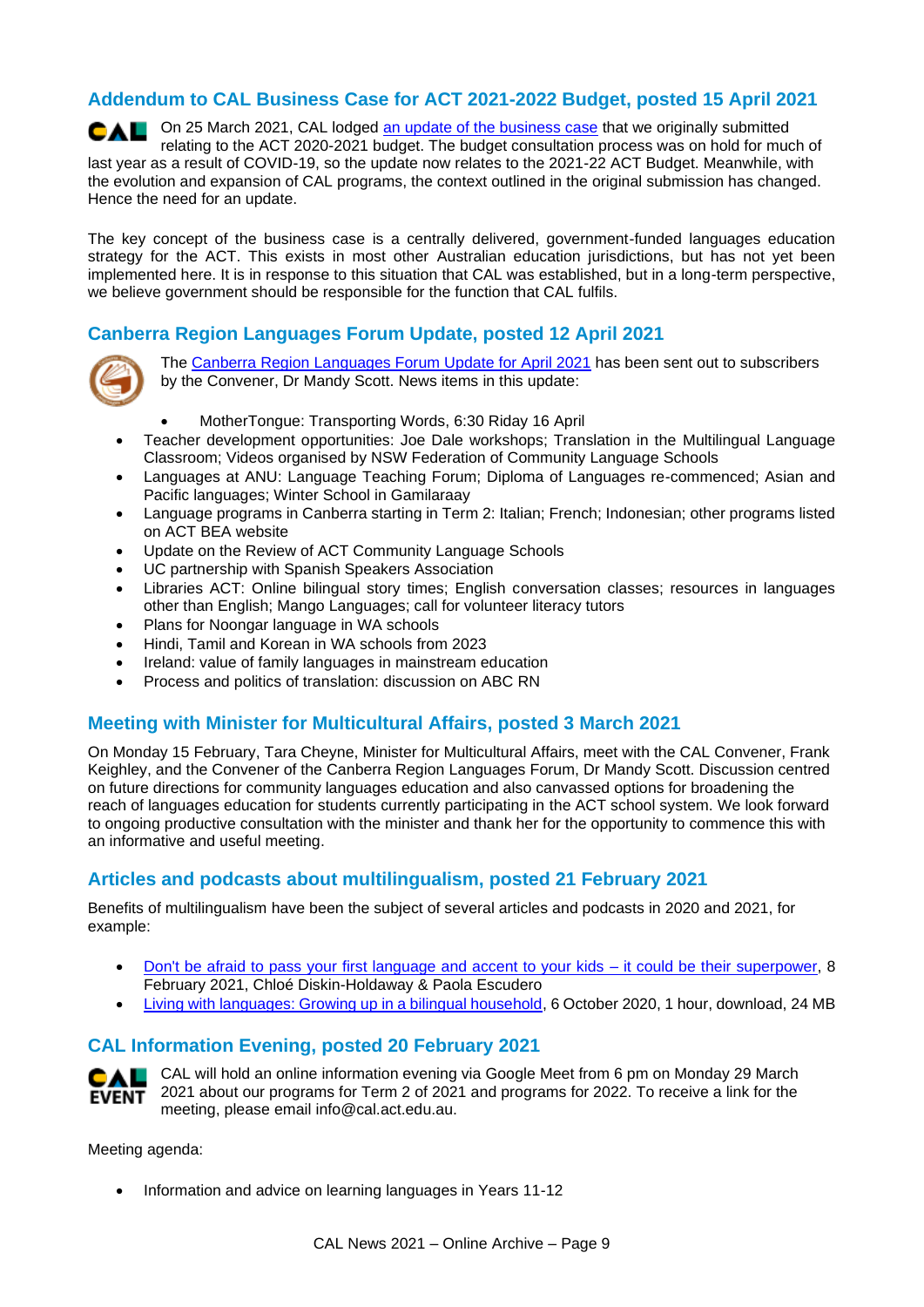- Receiving credit for your languages studies towards the ACT Senior Secondary Certificate and towards the ATAR, and
- Programs offered in Continuing and Advanced Languages. We have courses in Continuing and Advanced French, German, Japanese, Spanish and Tamil in 2021. We may also run programs for Arabic, Indonesian, Hindi, Italian and Korean in 2022 if there are sufficient numbers of students interested.

# **International Mother Language Day Walk, posted 20 February 2021**

**IMIAN** An International Mother Language Day Walk will take place in Canberra on Sunday 21 February. At 10.30 am, participants meet at the International Flags Display near the lake behind Questacon. Free event for all ages and all languages. Visit http://canberralanguages.blogspot.com for more details.

# **CAL 2021 Registration evening reminder, posted 28 January 2021**

**CAL** A reminder that the CAL Registration Evening for 2021 will be held from 6 pm on Thursday 4 **EVENT** February 2021. At this session, we will provide you with latest information on program plans and assessment arrangements for 2021. This event will be held online for COVID safety. All ongoing and prospective students should participate. Parents are also welcome. If you have not received the link, please RSVP info@cal.act.edu.au to secure your place.

#### **Teacher of Japanese for 2021, posted 25&30 November 2020, updated 11 January 2021**

We invite expressions of interest from suitably qualified teachers for a casual sessional role CAL teaching our CAL Advanced/Continuing Japanese class. If interested, please [send your](mailto:info@cal.act.edu.au)  [expression of interest to CAL,](mailto:info@cal.act.edu.au) addressing the points below, preferably by Friday 15 January 2021.

The salary scale will be based on the Australian Educational Services (Teachers) Award and includes an afternoon quarter day shift each weekly on-site session and a standard quarter day shift each week for the offsite program. There are extra provisions, with one standard quarter day shift for program management each fortnight and one standard quarter day shift for each assessment task. Also included are additional shifts as required for commitments such as meetings, at the relevant rate for the timing of those commitments.

Relevant qualifications include:

- Working with Vulnerable People (WwVP) registration
- Teacher Quality Institute (TQI) registration or Permission to Teach including IELTS or ISLPR English language certification if applicable
- Speaking and writing skills in the target language at least equivalent to completion of a university major
- Evidence of a sound understanding of language teaching methodology
- ICT capabilities including the ability to identify suitable authentic source documents in the target language and to curate online learning resources for access by students.

# **Teacher of German for 2021, posted 10 January 2021, updated 11 January 2021**

We invite expressions of interest from suitably qualified teachers for a casual sessional role CAL teaching our CAL Advanced/Continuing German class. If interested, please [send your expression](mailto:info@cal.act.edu.au)  [of interest to CAL,](mailto:info@cal.act.edu.au) addressing the points below, preferably by Friday 15 January 2021.

The salary scale will be based on the Australian Educational Services (Teachers) Award and includes an afternoon quarter day shift each weekly on-site session and a standard quarter day shift each week for the offsite program. There are extra provisions, with one standard quarter day shift for program management each fortnight and one standard quarter day shift for each assessment task. Also included are additional shifts as required for commitments such as meetings, at the relevant rate for the timing of those commitments.

Relevant qualifications include:

- Working with Vulnerable People (WwVP) registration
- Teacher Quality Institute (TQI) registration or Permission to Teach including IELTS or ISLPR English language certification if applicable